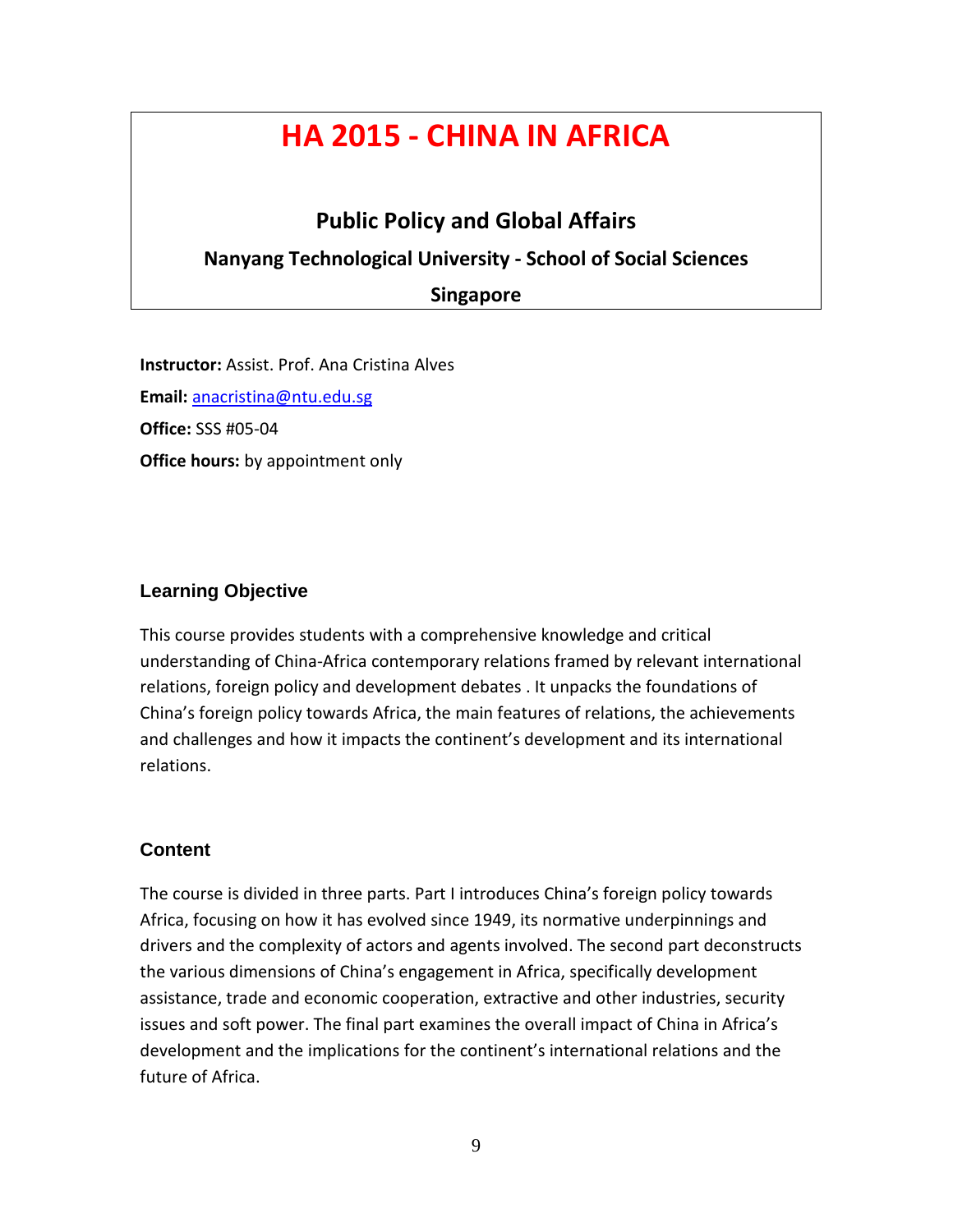## **Course Outline**

| Week           | Topic                                               | Lecture        | Tutorial |
|----------------|-----------------------------------------------------|----------------|----------|
|                |                                                     | hours          | hours    |
| 1              | Introduction and course overview                    | $\overline{2}$ | 0        |
| $\overline{2}$ | Historical background of China Africa relations     | 2              | 1        |
| 3              | Sources of China's contemporary Africa policy       | $\overline{2}$ | 1        |
| 4              | The role of FOCAC and Key players in China's Africa | $\overline{2}$ | 1        |
|                | policy                                              |                |          |
| 5              | Trade, Investment and economic cooperation          | $\overline{2}$ | 1        |
| 6              | Development assistance and economic statecraft      | $\overline{2}$ | 1        |
| 7              | China in Africa's extractive industries             | 2              | 1        |
| 8              | China in non-extractive industries in Africa        | $\overline{2}$ | 1        |
| 9              | China and African peace & security                  | $\mathfrak{p}$ | 1        |
| 10             | China's soft power in Africa                        | $\overline{2}$ | 1        |
| 11             | The impact of China in Africa's development         | $\overline{2}$ | 1        |
| 12             | China's rise, Africa's agency and the future of the | $\overline{2}$ | 1        |
|                | continent                                           |                |          |
| 13             | Conclusion and course overview                      | $\mathfrak z$  | 1        |

## **Learning Outcome**

At the end of the course students should be able to:

- Summarise the history of China-Africa relations;
- Describe and explain the sources, drivers and the complexity of actors and agents in China's Africa policy;
- List and discuss the most important dimensions of China-Africa relations, as well as identify main achievements, challenges and changing features;
- Analyse China's developmental impact in Africa
- Assess in what ways China's rise is affecting the continent's geopolitics and its positioning in global affairs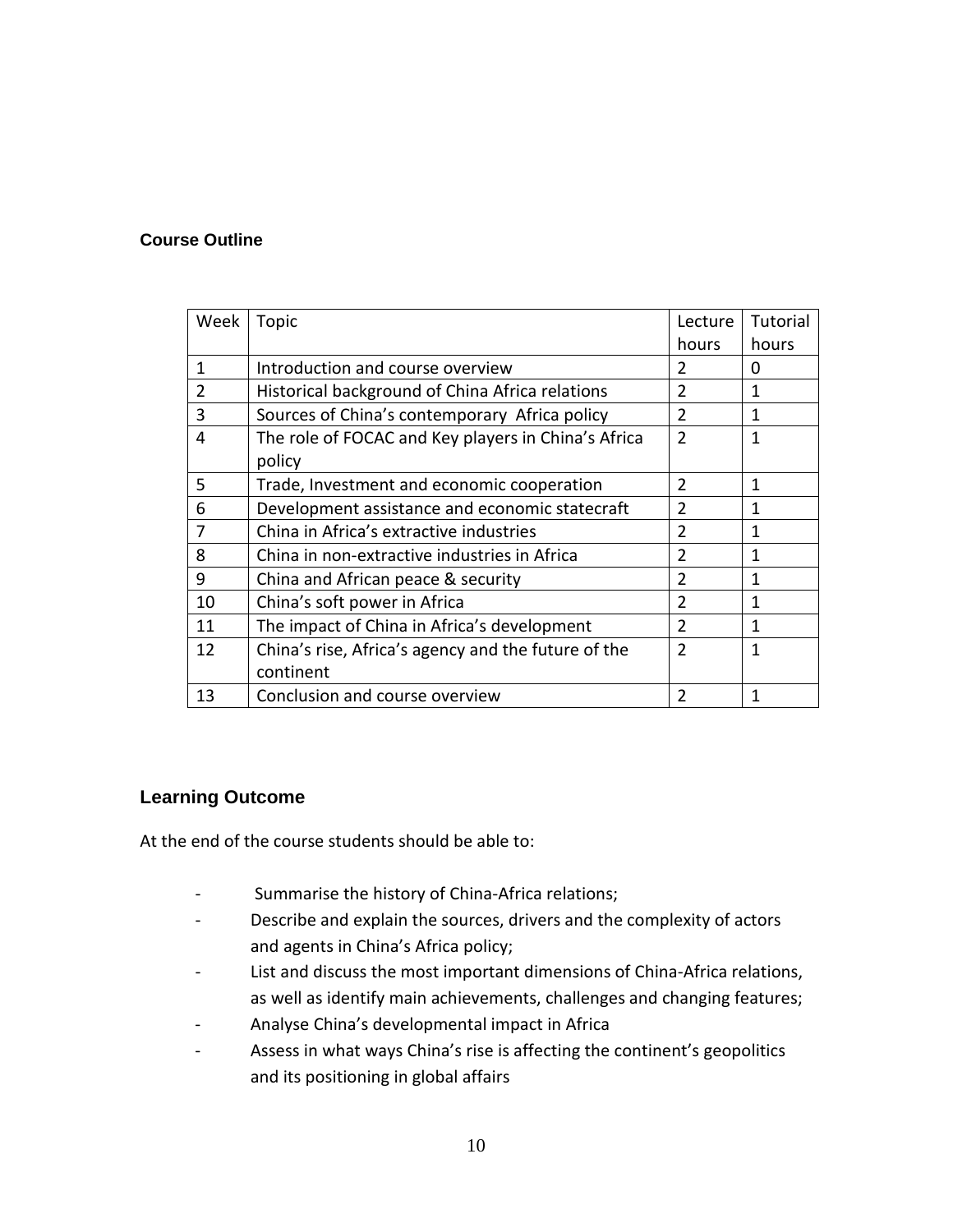## **Student Assessment**

## 5%: Tutorial (and in-class) attendance and participation

Students are expected to actively engage in debates and learning activities designed to help them develop critical thinking on the subject matter. They are also encouraged to engage in occasional in-class discussions.

## 45%: Case study group project

Students are to prepare and present a case study of their choosing related to one of the topics from week 5 to 12 (to be approved by the lecturer). The topic proposal should be submitted in written format (A4 page stating research topic, question/s and research design) by teaching week 3. Between teaching weeks 5 to 12 each group is to make an oral presentation and discuss their case study with their colleagues (in tutorials). Assessment criteria will include: team work, depth of background research, consistency of arguments and depth of analysis, clear and succinct articulation of ideas, and performance of the team during discussions.

## 50%: Final written examination (2h30mins)

In the final exam students will have to answer 3 out of 10 questions covering topics lectured during the term. Assessment criteria include knowledge of the topic, ability to summarise and undertake critical analysis, evidence of background reading, and clear and concise articulation.

## **Adopted Textbooks**

Chris Alden and Dan Large (2018) *New directions in Africa-China Studies*, London & New york: Routledge

Suisheng Zhao (ed.) (2017) *China in Africa, Strategic Motives and Economic interests*, London & New york: Routledge

## **Other relevant books**

Alden, Chris (2008) *China in Africa*, London/New York: Zed Books (Chinese version available)

Deborah Brautigam (2009) *The Dragon's Gift: The Real Story of China in Africa*, Oxford: Oxford University Press [chapters: 1, 4, 7, 9, 11 & conclusion]

Shinn, David H. and Eisenman, Joshua (2012) *China and Africa: a century of engagement*, Philadelphia: University of Pennsylvania Press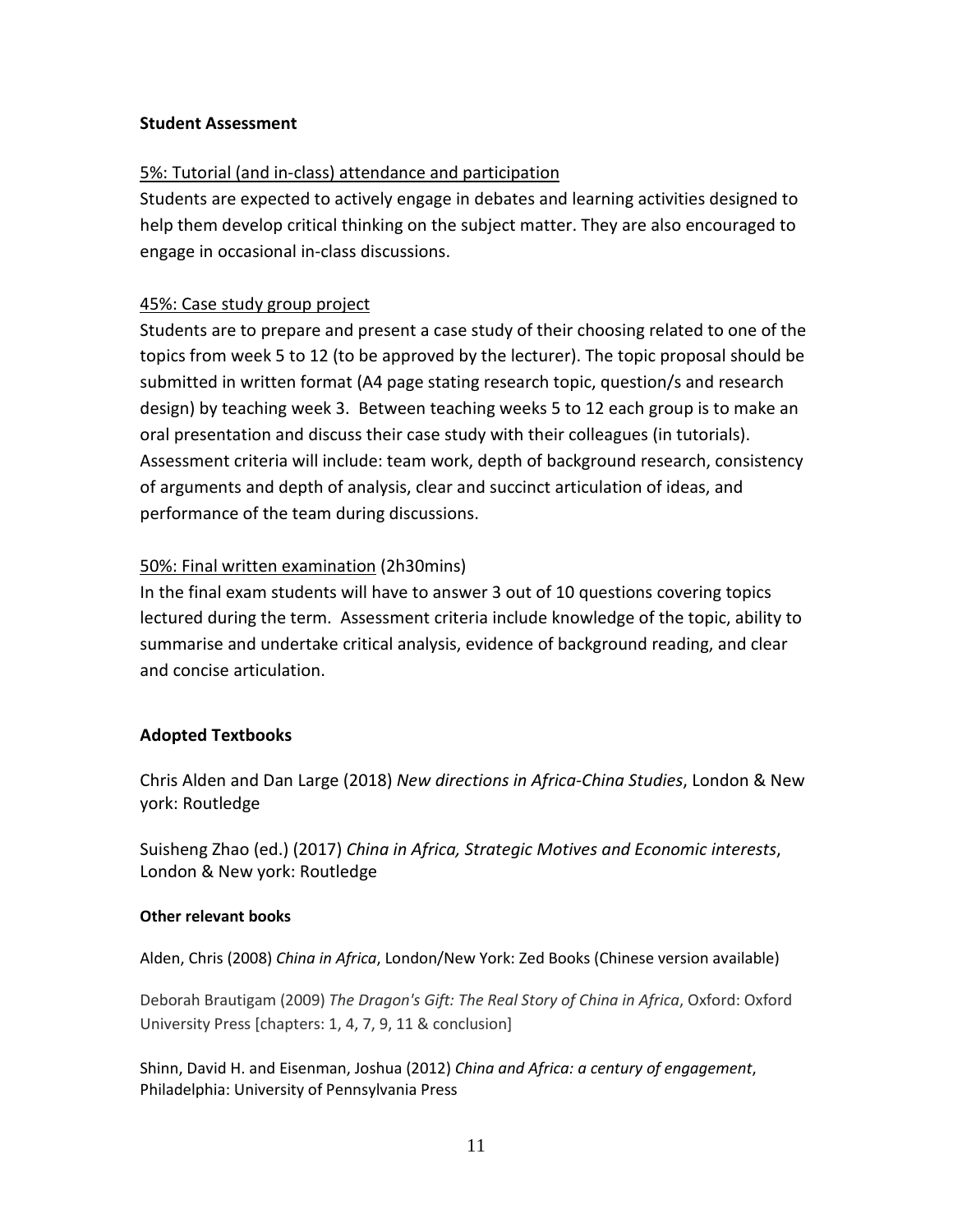#### **Course content and readings by lecture**

Students are expected to read 1 or 2 items in the recommended supporting literature in advance of each lecture so as to productively engage in discussions with the lecturer and colleagues.

#### *1- Introduction and course overview*

In this first session the lecturer will introduce the course make arrangements for tutorials and answer any questions that students may have relating to this course.

Alden & Large (2018) chapter 1

Suisheng Zhao (2017) chapter 2

#### **Part I. Introduction to China's foreign policy towards Africa**

#### *2- Historical background of China Africa relations*

This class will provide the students with a background on the history of China-Africa relations. It will focus on the evolution of China's Africa policy in the second half of the 20<sup>th</sup> century and the changing role of Africa in China's foreign policy.

Readings: Alden & Large (2018) chapter 3

Brautigam, D. (2009) *The Dragon's Gift (Chapter 1 & 2)*

Chris Alden & Cristina Alves (2008), 'History & Identity in the Construction of China's Africa Policy', *Review of African Political Economy*, 35:115, 43-58 **[\[Link\]](http://ezlibproxy1.ntu.edu.sg/login?url=https://dx.doi.org/10.1080/03056240802011436)**

Taylor, Ian (1998), 'China's Foreign Policy Towards Africa in the 1990s', *The Journal of Modern African Studies*, 36: 3, 443-460 **[\[Link\]](http://www.jstor.org.ezlibproxy1.ntu.edu.sg/stable/161792)**

Mei, H., & Hongwu, L. (2012). Five Decades of South-South Cooperation between China and Africa. *China International Studies*, 43.

YU, George T. (1988), 'Africa in Chinese Foreign Policy', *Asian Survey*, 28:8; 849-862 **[\[Link\]](http://www.jstor.org.ezlibproxy1.ntu.edu.sg/stable/2644590)**

El-Khawas, Mohamed A. (1973), 'China's Changing Policies in Africa', *Issue: A journal of Opinion*, 3:1, 24-28 **[\[Link\]](http://www.jstor.org.ezlibproxy1.ntu.edu.sg/stable/1166311)**

George T. Yu (1966), 'China's Failure in Africa', *Asian Survey*, 6:8; 461-468 **[\[Link\]](http://www.jstor.org.ezlibproxy1.ntu.edu.sg/stable/2642472)**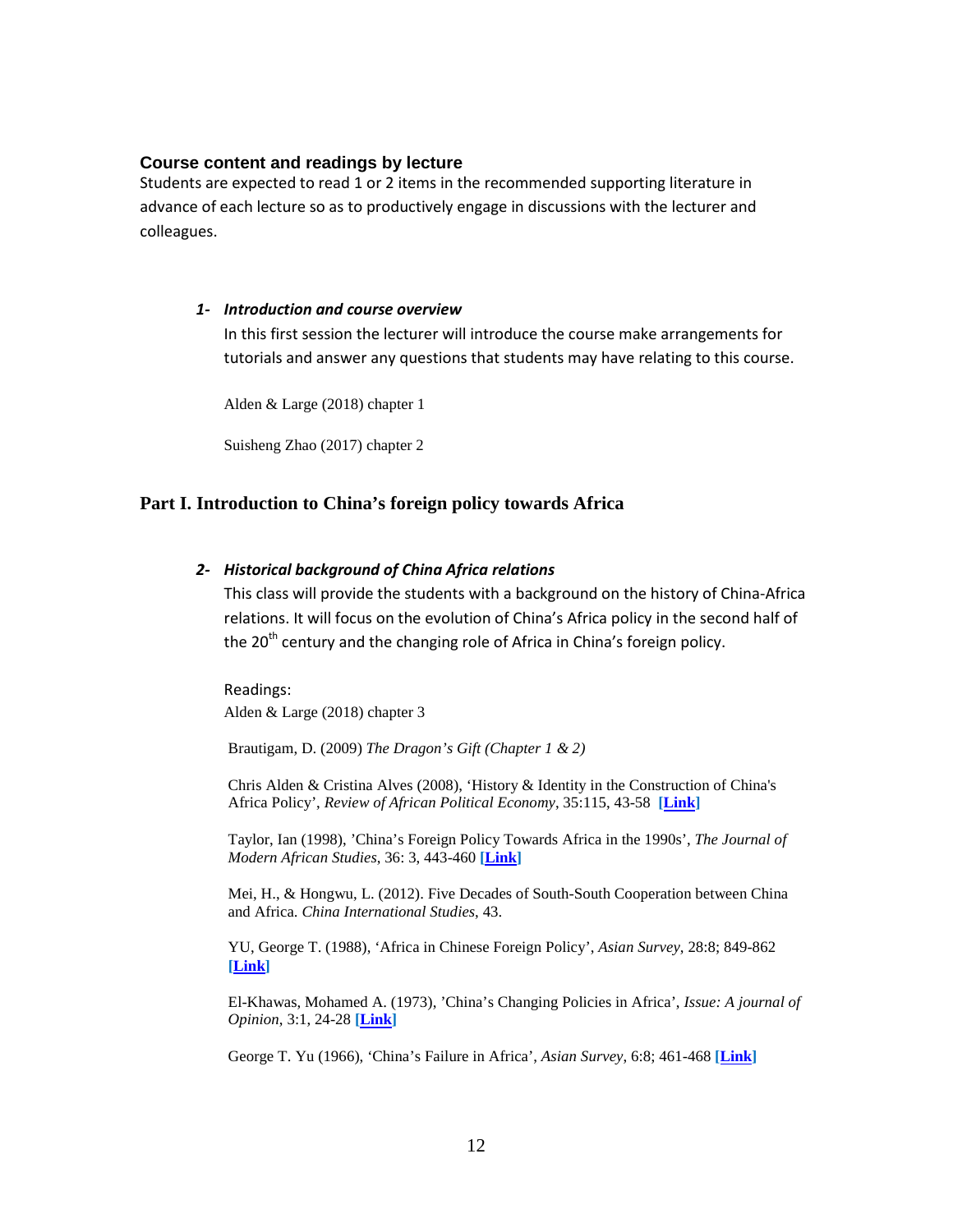#### *3- Sources of China's Africa contemporary foreign policy*

This session will explore the political and economic drivers, the principles and policies underpinning China's growing engagement in Africa as well as latent tensions between rhetoric and practice. Readings:

Zhao (2017) chapters 5 and 7

Alden, Chris (2008) *China in Africa* (Chapter 1)

Alden, Chris and Christopher R. Hughes (2009) 'Harmony and Discord in China's Africa Strategy: Some Implications for Foreign Policy', *The China Quarterly*, 199; 563-584 **[\[Link\]](http://www.jstor.org.ezlibproxy1.ntu.edu.sg/stable/27756491)**

Hess, S., & Aidoo, R. (2010). 'Beyond the rhetoric: noninterference in China's African policy'. *African And Asian Studies*, 9; 356-383

Linda, J. (2009). China's diplomacy toward Africa: drivers and constraints. International Relations Of The Asia-Pacific, (3), 403.

Information Office of the State Council, The People's Republic of China (2006) *China's African Policy white paper* **[\[Link\]](http://english.peopledaily.com.cn/200601/12/eng20060112_234894.html)** 

Information Office of the State Council, The People's Republic of China (2010) *China Africa Economic and Trade Cooperation* [http://english.gov.cn/official/2010-](http://english.gov.cn/official/2010-12/23/content_1771603_11.htm) [12/23/content\\_1771603\\_11.htm](http://english.gov.cn/official/2010-12/23/content_1771603_11.htm)

Information Office of the State Council, The People's Republic of China (2013) *China-Africa Economic and Trade Cooperation* file:///C:/Users/anacristina/OneDrive/NTU/NTU%20Courses/HA%202015%20China%20Afri ca/biblio/Lesson%203/Tutorial%20policies%202000s/China-AfricaEconomicandTradeCooperation.2013.pdf

#### *4- The role of FOCAC and key players in China's Africa policy*

This class will focus on the role of the Forum for China-Africa Cooperation (FOCAC) in structuring China-Africa relations. It will also unpack the different layers and the multitude of Chinese actors and agents involved in the making and deployment of China's Africa policy, with reference to their respective functions, how they operate and how they interact in practice.

#### Readings:

Suisheng Zhao (2017) chapter 9 & 10

Alden (2008) *China in Africa* (Chapter 2)

Alden, C., & Alves, C. (2017). 'China's regional forum diplomacy in the developing world: socialisation and the Sinosphere'. *Journal Of Contemporary China*, 26(103), 151-165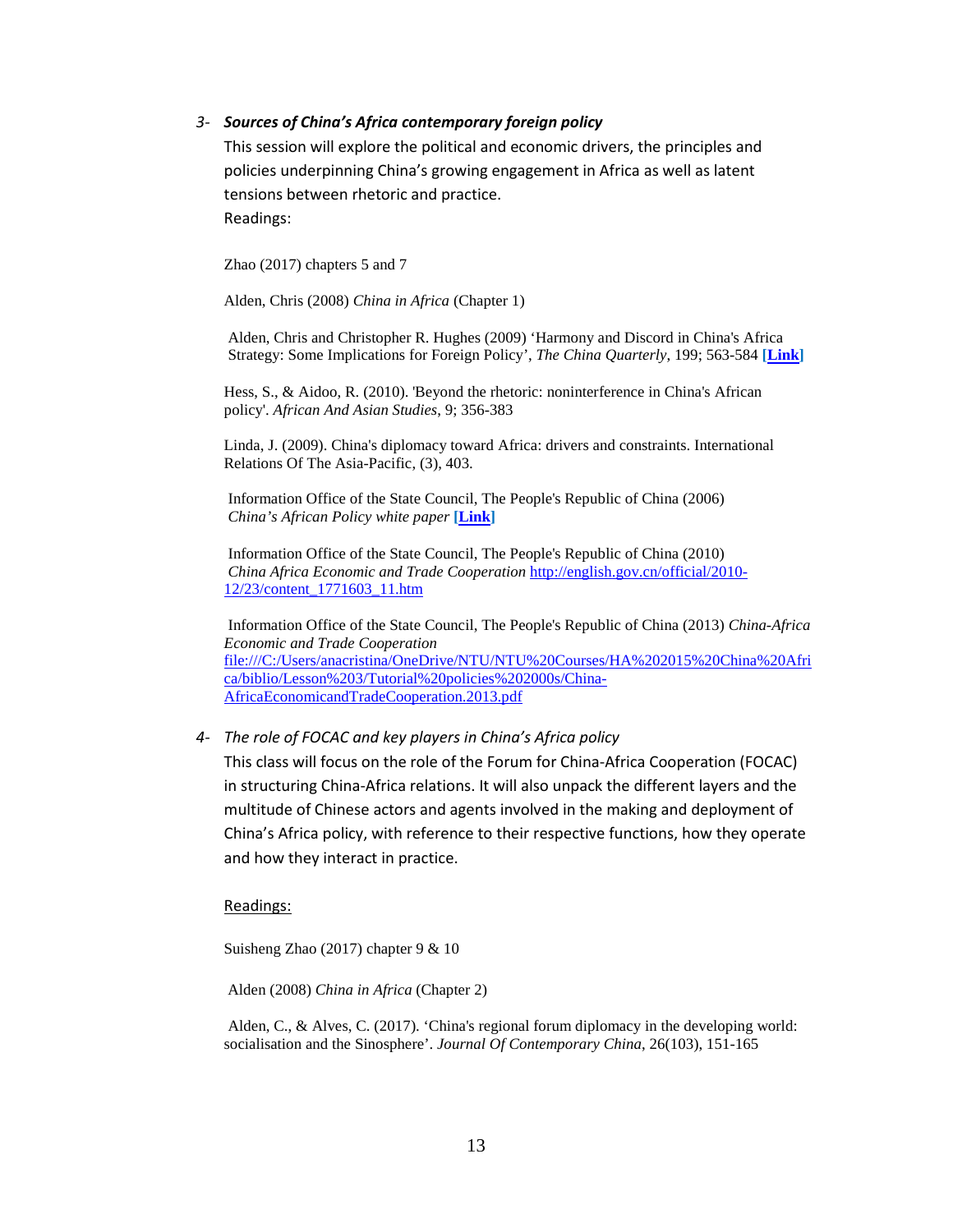Jakóbowski, J. (2018). 'Chinese-led regional multilateralism in central and eastern Europe, Africa and Latin America: 16 + 1, FOCAC, and CCF'. *Journal Of Contemporary China*, 27(113), 659-673

Fernando, S. (2014). 'China-Africa relations: An analysis of forum on China-Africa cooperation (FOCAC) documents using Shinn and Eisenman's optimist-pessimist dual framework'. *Insight On Africa*, 6(2), 145-160

FORUM ON CHINA-AFRICA COOPERATION: Johannesburg Summit. (2016). Africa Research Bulletin: Economic, Financial & Technical Series,52(11). **[\[Link\]](http://ezlibproxy1.ntu.edu.sg/login?url=https://dx.doi.org/10.1111/j.1467-6346.2015.06763.x)**

Li Anshan et al, *The Forum on China-Africa Cooperation: from a sustainable perspective* (Beijing: World Wildlife Fund, 2012), 59 pp.

Gu, J., Zhang, C., Vaz, A., & Mukwereza, L. (2016). Chinese State Capitalism? Rethinking the Role of the State and Business in Chinese Development Cooperation in Africa. *World Development*, 8124-34. **[\[Link\]](http://ezlibproxy1.ntu.edu.sg/login?url=https://dx.doi.org/10.1016/j.worlddev.2016.01.001)**

Corkin, Lucy (2011), 'Redefining Foreign Policy Impulses toward Africa: The Roles of the MFA, the MOFCOM and China Exim Bank', in: *Journal of Current Chinese Affairs*, 40:4, 61:90. **[\[Link\]](http://journals.sub.uni-hamburg.de/giga/jcca/article/view/480)** 

II: The various dimensions of China's engagement in Africa

*5. Economic cooperation: trade and Investment (16 Sep)* This session will unpack and examine China-Africa economic flows (trade and investment) with reference to geographic distribution, targeted sectors, balance, developmental impact and major challenges at present.

Readings:

Suisheng Zhao (2017) chapter 11

Alden & Large (2018) chapter 14

Koomson-Abekah, I., & Nwaba, E. C. (2018). 'Africa-China investment and growth link'. *Journal Of Chinese Economic And Foreign Trade Studies*, 11132-150.

Shan, S, Li, Y, Lin, Z, & Zeng, Y (2018), 'Attracting Chinese FDI in Africa: The role of natural resources, market size and institutional quality', *Critical Perspectives on International Business*, vol. 14, no. 2-3, p. 139-153.

Casanova, C., & Garcia-Herrero, A. (2016). Africa's rising commodity export dependency on China. 24 pages. [https://www.bbvaresearch.com/en/publicaciones/africas-rising-commodity-export](https://www.bbvaresearch.com/en/publicaciones/africas-rising-commodity-export-dependency-on-china/)[dependency-on-china/](https://www.bbvaresearch.com/en/publicaciones/africas-rising-commodity-export-dependency-on-china/)

Huang, S, An, H, Fang, W, Viglia, S, Buonocore, E, & Ulgiati, S (2018), 'Revisiting China-Africa trade from an environmental perspective', *Journal of Cleaner Production*, vol. 167, p. 553-570.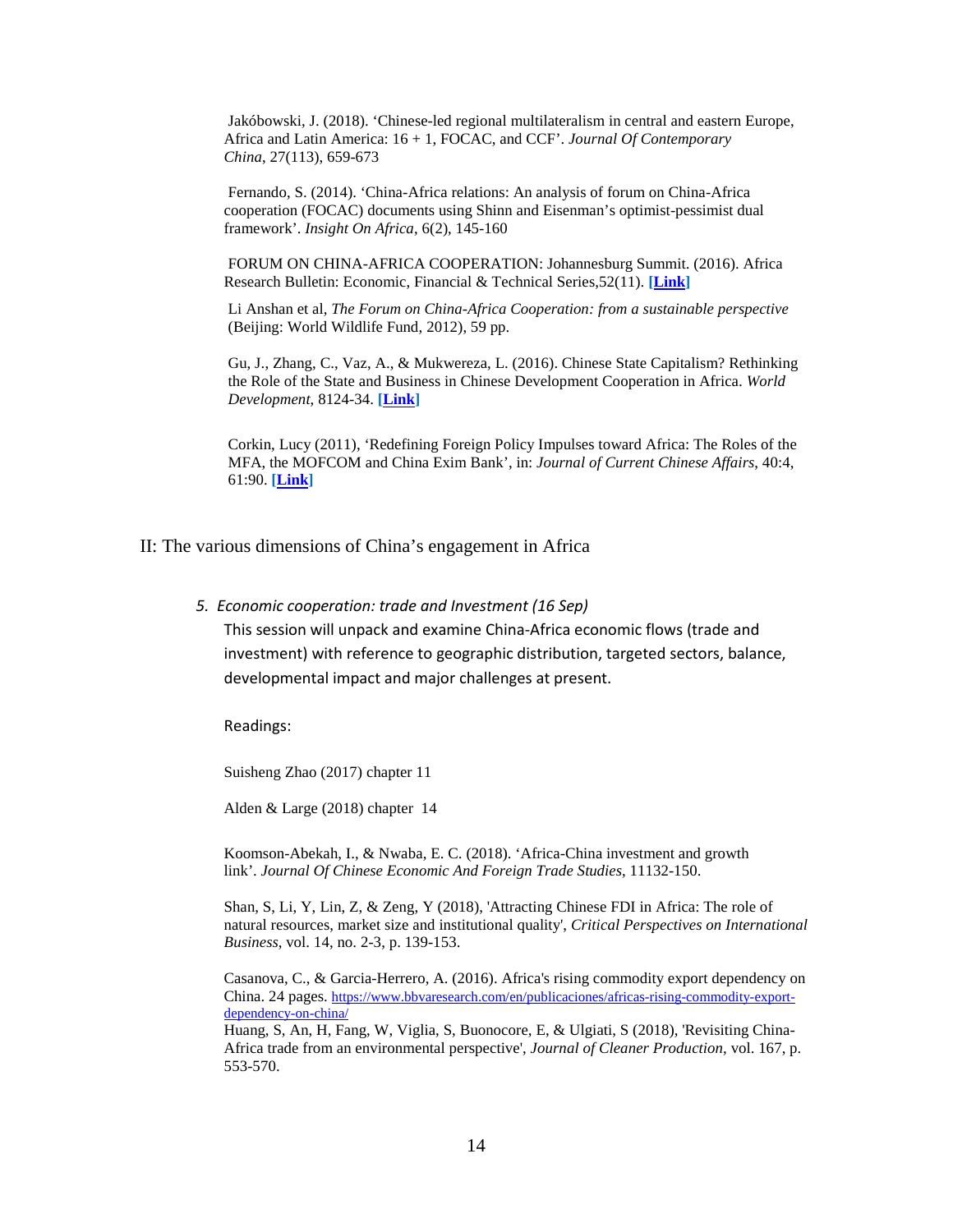Wei, S., & Power, M. (2017). 'Africa and the export of China's clean energy revolution'. *Third World Quarterly*, 38(3), 678-697.

Tang, X., & Yuan Sun, I. (2016). 'Social Responsibility or Development Responsibility? What is the Environmental Impact of Chinese Investments in Africa: What are its Drivers, and What are the Possibilities for Action?'. *Cornell International Law Journal*, 49(1), 69-99.

Drummond, P., & Liu, E. X. (2015). 'Africa's rising exposure to China: how large are spillovers through trade?. *International Advances In Economic Research*, (3), 317. **[\[Link\]](http://ezlibproxy1.ntu.edu.sg/login?url=https://dx.doi.org/10.1007/s11294-015-9537-9)**

Busse, M., Erdogan, C., & Muhlen, H. (2016). 'China's Impact on Africa - The Role of Trade, FDI and Aid.' *Kyklos*, (2), 228. **[\[Link\]](http://ezlibproxy1.ntu.edu.sg/login?url=https://dx.doi.org/10.1111/kykl.12110)**

Chen, W., & Nord, R. (2016). 'A fork in the road: China's new growth strategy could hurt Africa's commodity-dependent economies'*. Finance & Development*, (2). 28. **[\[Link\]](http://search.ebscohost.com.ezlibproxy1.ntu.edu.sg/login.aspx?direct=true&db=eoh&AN=EP116300479&site=ehost-live)**

Ross, A. G. (2015). 'An empirical analysis of Chinese outward foreign direct investment in Africa.' *Journal Of Chinese Economic & Foreign Trade Studies*, 8(1), 4. **[\[Link\]](http://dx.doi.org.ezlibproxy1.ntu.edu.sg/10.1108/JCEFTS-12-2014-0025)**

Taylor, I. (2016). 'Africa after the China boom.' *Current History*, (781), 193. **[\[Link\]](http://search.proquest.com.ezlibproxy1.ntu.edu.sg/docview/1786078940?accountid=12665)**

Chen, W., Dollar, D., & Tang, H. (2015). 'Investment renaissance: China is important to the increasing foreign investment in Africa, but its role is far from dominant.' *Finance & Development*, (4). 32. **[\[Link\]](http://search.ebscohost.com.ezlibproxy1.ntu.edu.sg/login.aspx?direct=true&db=eoh&AN=1560429&site=ehost-live)**

(2013) China Africa economic and Trade Cooperation – White paper, Information Office of the State Council - The People's Republic of China **[\[Link\]](http://www.safpi.org/sites/default/files/publications/China-AfricaEconomicandTradeCooperation.pdf)** 

#### *6. Development assistance and economic statecraft (9 Sep)*

This class will look at Chinese development assistance and other economic statecraft instruments (concessional loans, debt forgiveness, CAD fund, etc.), the rhetoric sustaining it, the purposes they serve and how they impact the host countries.

Readings:

Suisheng Zhao (2017) chapter 1 & 4

Alden & Large (2018) chapter 8, 13

Alves, A. Cristina (2017) 'China's Economic Statecraft in Africa: The Resilience of Development Financing from Mao to Xi' in: Li M. *China's Economic Statecraft: Co-Optation, Cooperation And Coercion*, New Jersey: World Scientific Publishing Company

Gold Kafilah, L., Rajah, R., Kwek Kian, T., Murtala, M., & Yusuf Hammed, A. (2017). 'China's Aid and Oil-for-Infrastructure in Nigeria: Resource-Driven or Development Motive?.' *Contemporary Chinese Political Economy And Strategic Relations: An International Journal*, Vol 3, Iss 3, Pp 1197-1235

Alves, A.C. (2013).' Chinese Economic Statecraft: A Comparative Study of China's Oilbacked Loans in Angola and Brazil'. *Journal Of Current Chinese Affairs*, 42: 1, 99-130

Driessen, M. (2015). The African bill: Chinese struggles with development assistance. *Anthropology Today*, 31(1), 3. **[\[Link\]](http://ezlibproxy1.ntu.edu.sg/login?url=https://dx.doi.org/10.1111/1467-8322.12151)**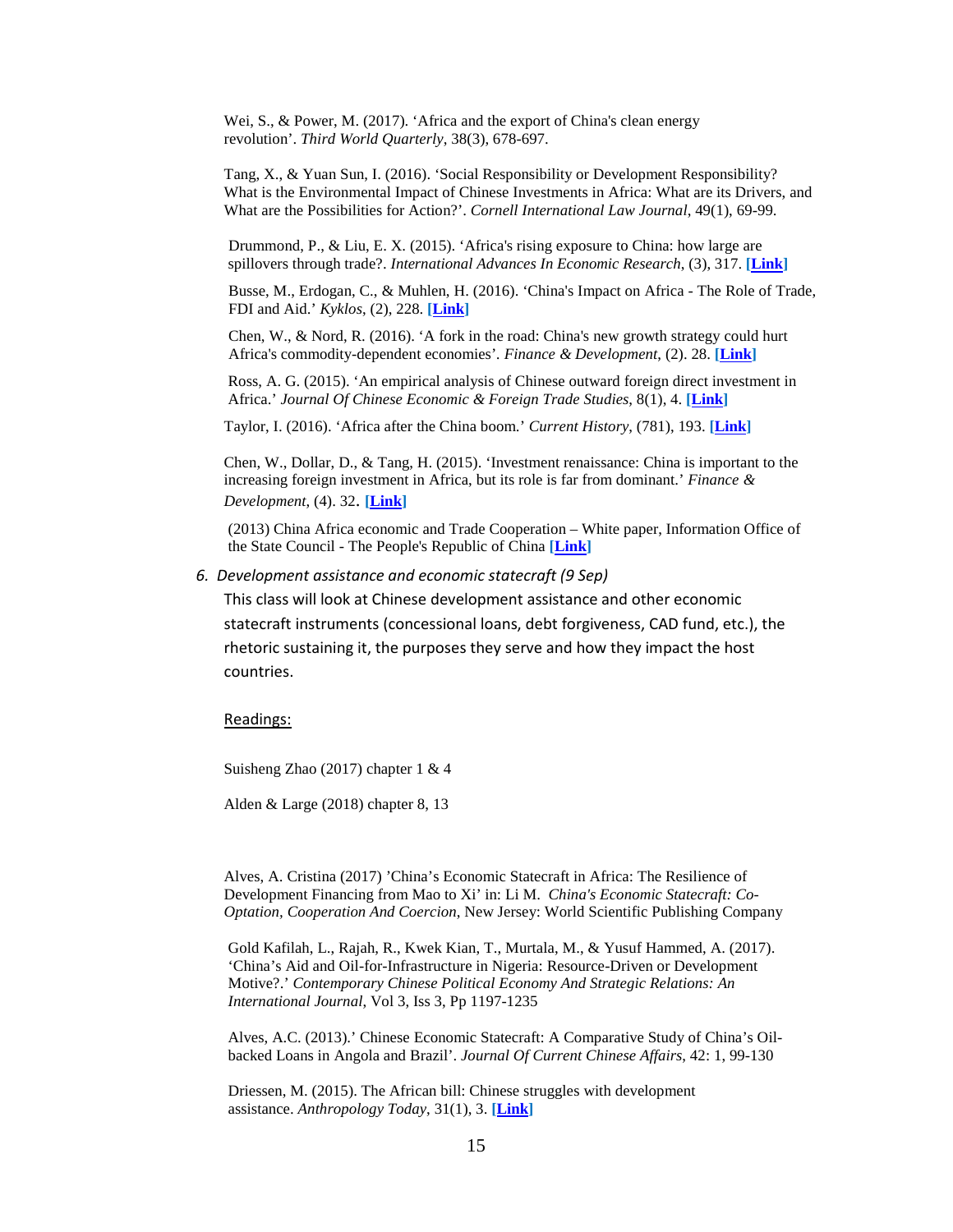Brautigam, Deborah (2011) 'Chinese [Development](http://www.american.edu/sis/faculty/upload/Brautigam-Chinese-Aid-in-Africa.pdf) Aid in Africa: What, Where, Why, and How Much?' In *Rising China: Global Challenges and [Opportunities](http://www.american.edu/sis/faculty/upload/Brautigam-Chinese-Aid-in-Africa.pdf)*, Jane Golley and Ligang Song, eds, Canberra: Australia National [University](http://www.american.edu/sis/faculty/upload/Brautigam-Chinese-Aid-in-Africa.pdf) Press, 2011, pp. 203-223. **[\[Link\]](http://www.american.edu/sis/faculty/upload/Brautigam-Chinese-Aid-in-Africa.pdf)** 

BRÄUTIGAM, D., & XIAOYANG, T. (2012). Economic statecraft in China's new overseas special economic zones: soft power, business or resource security*?. International Affairs*, 88(4), 799-816. **[\[Link\]](http://ezlibproxy1.ntu.edu.sg/login?url=https://dx.doi.org/10.1111/j.1468-2346.2012.01102.x)**

Brautigam, D., & Gallagher, K. (n.d). Bartering Globalization: China's Commodity-backed Finance in Africa and Latin America. *Global Policy*, 5(3), 346-352. **[\[Link\]](http://ezlibproxy1.ntu.edu.sg/login?url=https://dx.doi.org/10.1111/1758-5899.12138)**

Shuang, L; et al. (2016) 'China's health assistance to Africa: opportunism or altruism?'. Globalization & Health. 12, 1-5.

Brautigam (2009) *The Dragon's Gift* (chapters 3,4,5 &6)

#### *7. China in Africa's extractive industries*

In this session we will examine Chinese' companies foot print in Africa's extractive's industries, looking at engagement patterns, meaningful changes overtime and emerging challenges.

Readings:

Suisheng Zhao (2017) chapter 8

Alden & Large (2018) chapter 14, 16

Alves, Ana (2015) "China and Brazil in Sub-Saharan African Fossil Fuels: A Comparative Analysis", in: G. Struever and S. Scholvin (eds), *New Scramble for Africa?: The Rush for Energy Resources Southwards of the Sahara*, Surrey: Ashgate

Alves, A.C. (2013) ['China's 'win-win' cooperation: Unpacking the impact of infrastructure](http://www.saiia.org.za/expertise/ana-cristina-alves#.UePVLdJTCSo)[for-resources deals in Africa'](http://www.saiia.org.za/expertise/ana-cristina-alves#.UePVLdJTCSo), *South African Journal of International Affairs*, 20:2; 207-226 **[\[Link\]](http://ezlibproxy1.ntu.edu.sg/login?url=https://dx.doi.org/10.1080/10220461.2013.811337)**

Alves, Ana (2012) ["China's economic statecraft and African mineral resources: Changing](http://www.cartainternacional.abri.org.br/index.php/Carta/article/view/56)  [Modes of Engagement",](http://www.cartainternacional.abri.org.br/index.php/Carta/article/view/56) *Carta Internacional*, 7:2, 3-22 **[Link]** 

Patey, L. (2017). 'Learning in Africa: China's overseas oil investments in Sudan and South Sudan'. *Journal Of Contemporary China*, 26(107), 756-768.

Johnston, L. A. (2017). 'Steel pipe dreams: A China-Guinea and China-Africa lens on prospects for Simandou's iron ore.' *The Extractive Industries And Society*, 4, 278-289

Marsh, J. (2015). Supplying the World's Factory: Environmental Impacts of Chinese Resource Extraction in Africa. *Tulane Environmental Law Journal*, 28(2), 393. **[\[Link](http://heinonline.org.ezlibproxy1.ntu.edu.sg/HOL/Page?handle=hein.journals/tulev28&collection=journals&id=419)**

Tang, X. (2014). Models of Chinese engagement in Africa's extractive sectors and their implications. *Environment*, (2), 27. **[\[Link\]](http://dx.doi.org.ezlibproxy1.ntu.edu.sg/10.1080/00139157.2014.881694)**

Ibonye, V. (2017). 'China-Africa cooperation: Struggling commodities and the silver-lining in the innovation economy'. *International Area Studies Review*, 20(2), 160-178.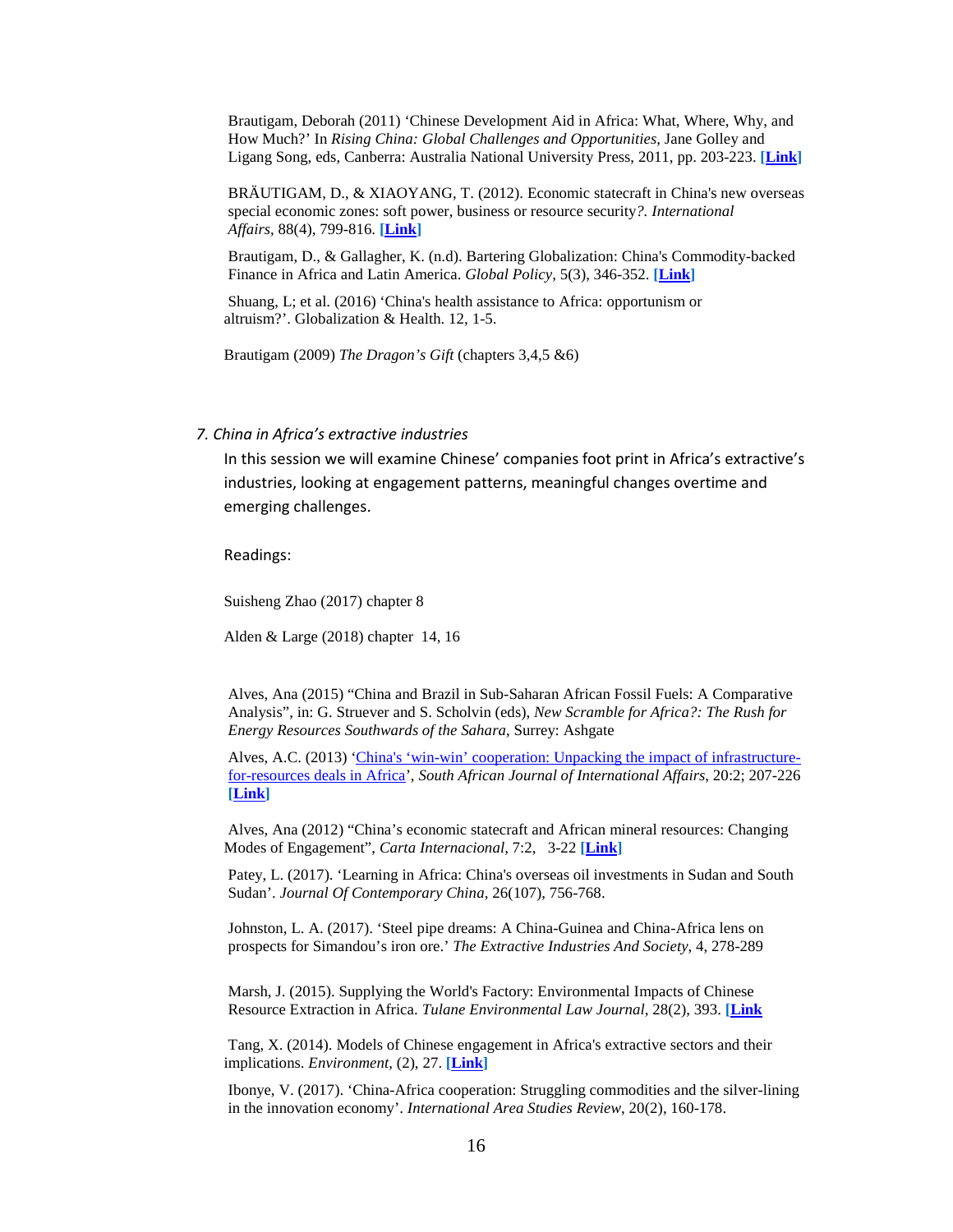Hardus, S. (2014). 'Chinese National Oil Companies in Ghana: The Cases of CNOOC and Sinopec'. *Perspectives On Global Development & Technology*, 13(5/6), 588-612.

Liviu Stelian, B., Maria Denisa, V., Larisa, S., & Roxana, C. (2018).' China-Angola Investment Model'. *Sustainability*, Vol 10, Iss 8, P 2936

Li, J., Newenham-Kahindi, A., Shapiro, D. M., & Chen, V. Z. (2013). 'The Two-Tier Bargaining Model Revisited: Theory and Evidence from China's Natural Resource Investments in Africa'. *Global Strategy Journal*, 3(4), 300-321. **[\[Link\]](http://dx.doi.org.ezlibproxy1.ntu.edu.sg/10.1111/j.2042-5805.2013.01062.x)**

Tan-Mullins, M. (2014). Successes and failures of corporate social responsibility mechanisms in Chinese extractive industries. (19-40) Available from: SSOAR – Social Science Open Access Repository, Ipswich, MA. **[\[Link\]](http://nbn-resolving.de/urn:nbn:de:gbv:18-4-7980)**

Ebner, J. (2015). The Sino-European Race for Africa's Minerals: When Two Quarrel a Third Rejoices. *Resources Policy*, 43112-120. **[\[Link\]](http://ezlibproxy1.ntu.edu.sg/login?url=https://dx.doi.org/10.1016/j.resourpol.2014.11.009)**

#### *8. China in non-extractive industries in Africa*

This class will analyse engagement patterns, developmental impact, meaningful changes overtime and emerging challenges facing Chinese involvement in other sectors (infrastructure, agriculture, industry…).

Readings:

Alden, C. and Alves, A.C. (2018) *'*China's Economic and Trade Cooperation Zones in Africa: A model of industrialisation'*,* in April, F.Y., Shelton, G., Alden, C. & Hu, B. (eds). (2018) *Forum on China-Africa cooperation: industrialisation and agricultural modernisation*; volume 2, Pretoria: Africa Institute of South Africa.

Bräutigam, Deborah and Tang Xiaoyang (2014) 'Going Global in Groups: Structural Transformation and China's Special Economic Zones Overseas', *World Development*, 63, 78-91. **[\[Link\]](http://ezlibproxy1.ntu.edu.sg/login?url=https://www.sciencedirect.com/science/article/pii/S0305750X13002222)**

Santos Antonio, N. and Ma Shaozhuang. (2015)'China's Special Economic Zone in Africa: Context, Motivations and Progress.' *Euro Asia Journal of Management*, vol. 25, no. 1, pp. 79- 103

Qobo, M., & le Pere, G. (2018). 'The role of China in Africa's industrialization: the challenge of building global value chains'. *Journal Of Contemporary China*, 27(110), 208-223

Lu, F., & Liu, X. (2018). 'Africa's industrialization and China's OFDI in the manufacturing sector: rationales and practices'. *China Economic Journal*, 11(2), 126-150

Vhumbunu, C. (2016). 'Enabling African regional infrastructure renaissance through the China-Africa partnership: A trans-continental appraisal'. *International Journal Of China Studies*, 7(3), 271-300.

Corkin, Lucy *et al* (2008) *China's role in the development of African Infrastructure*, SAIS Working paper **[\[Link\]](http://www.sais-jhu.edu/sites/default/files/China)**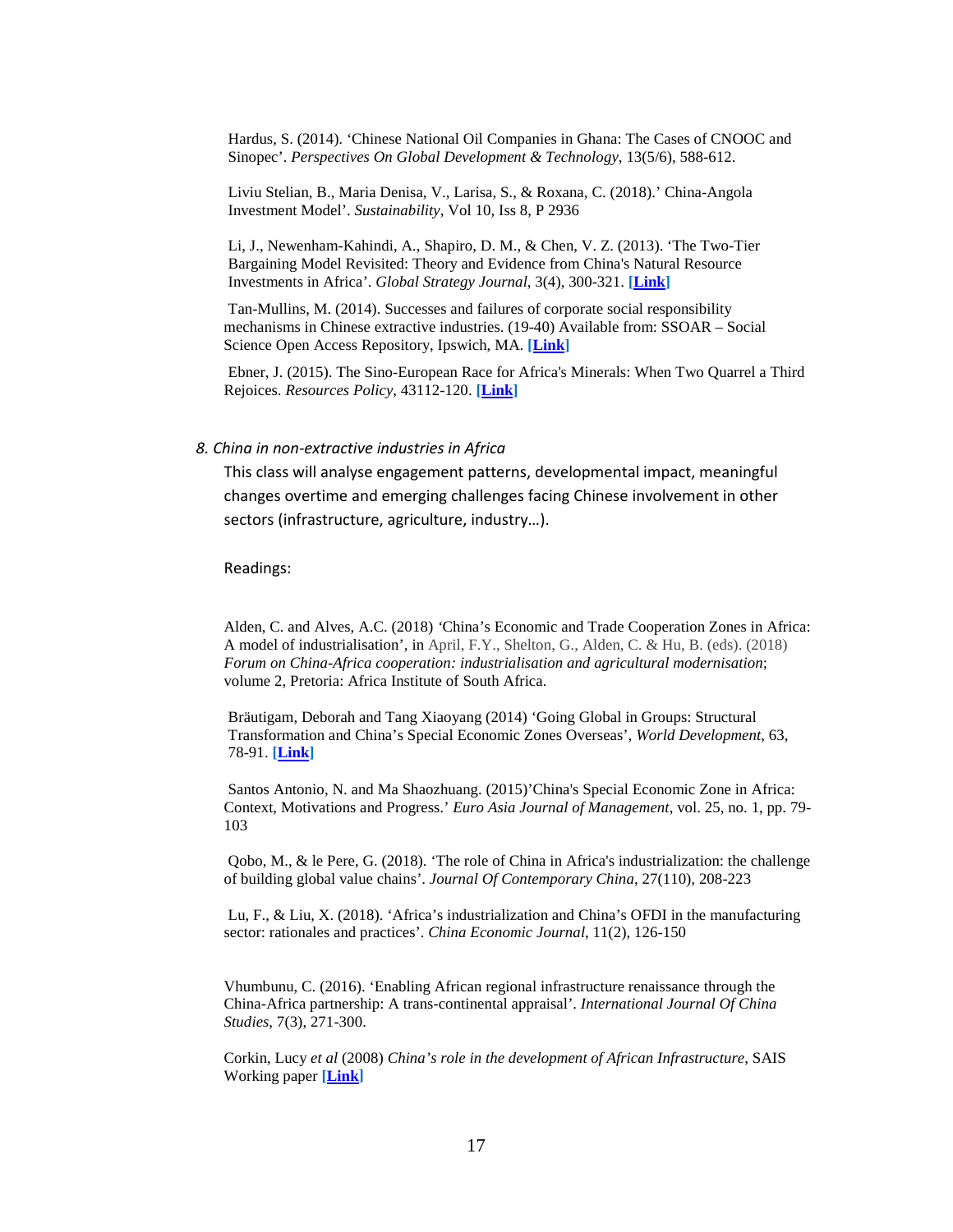Ross Anthony (2013) Infrastructure and influence: China's presence on the coast of East Africa, *Journal of the Indian Ocean Region*, 9:2, 134-149 **[\[Link\]](http://ezlibproxy1.ntu.edu.sg/login?url=https://dx.doi.org/10.1080/19480881.2013.847553)**

Li, S. (2017). Mediatized China-Africa relations: how media discourses negotiate the shifting of global order. Singapore: Palgrave Macmillan (chapters 6 & 7)

Thomas, D. (2016) 'China-Africa 2.0?' *African Business*, (427), 12-17. **[\[Link\]](http://search.ebscohost.com.ezlibproxy1.ntu.edu.sg/login.aspx?direct=true&db=buh&AN=113338800&site=ehost-live)**

Lixia, T., Xiaoyun, L., & Gubo, Q. (2014). 'China's Agricultural Aid to Africa'. *China International Studies*, 133.

Xu, X., Li, X., Qi, G., Tang, L., & Mukwereza, L. (2016).' Science, Technology, and the Politics of Knowledge: The Case of China's Agricultural Technology Demonstration Centers in Africa'. *World Development*, 8182-91 **[\[Link\]](http://ezlibproxy1.ntu.edu.sg/login?url=https://dx.doi.org/10.1016/j.worlddev.2016.01.003)**

#### *9. China and African security issues*

China's deepening presence and hence growing stakes on the continent is pushing Beijing to increasingly engage in African security affairs. This session will analyse the different modalities (PKO, anti-piracy operations, Peace building and post conflict reconstruction, etc) in which China is engaging and the underlying tension with its non-interference policy.

Readings:

Alden & Large (2018) chapter 20

Suisheng Zhao (2017) chapter 6

Alden C., Barber L., Alao A., Zhang C. (Eds.) (2017) China and African Security. London: Palgrave; 2017.

Alden, C., & Large, D. (2015). 'On becoming a norms maker: Chinese foreign policy, norms evolution and the challenges of security in Africa'. *China Quarterly*, (221), 123-142 **[\[Link\]](http://dx.doi.org.ezlibproxy1.ntu.edu.sg/10.1017/S0305741015000028)**

Large D. (2016) 'China's evolving Peace and security Engagement in Africa', Calabrese, L., ed. , London: Overseas Development Institute; 2016. [https://www.odi.org/publications/10435-china-africa-maturing-relationship-growth-change](https://www.odi.org/publications/10435-china-africa-maturing-relationship-growth-change-and-resilience)[and-resilience](https://www.odi.org/publications/10435-china-africa-maturing-relationship-growth-change-and-resilience)

Large, D. (2016). 'China and South Sudan's Civil War, 2013-2015'. *African Studies Quarterly*, 16(3/4), 35-54.

Large, D. (2008). 'China and the Contradictions of 'Non-interference' in Sudan'. *Review Of African Political Economy*, 35(115), 93-106

Sun, D., & Zoubir, Y. (2018). 'China's participation in conflict resolution in the Middle East and North Africa: a case of quasi-mediation diplomacy?'. *Journal Of Contemporary China*, 27(110), 224-243

Lee, P. K., & Chan, L. (2016). 'China's and India's perspectives on military intervention: why Africa but not Syria?'. *Australian Journal Of International Affairs*, 70(2), 179-214. **[\[Link\]](http://ezlibproxy1.ntu.edu.sg/login?url=https://dx.doi.org/10.1080/10357718.2015.1121968)**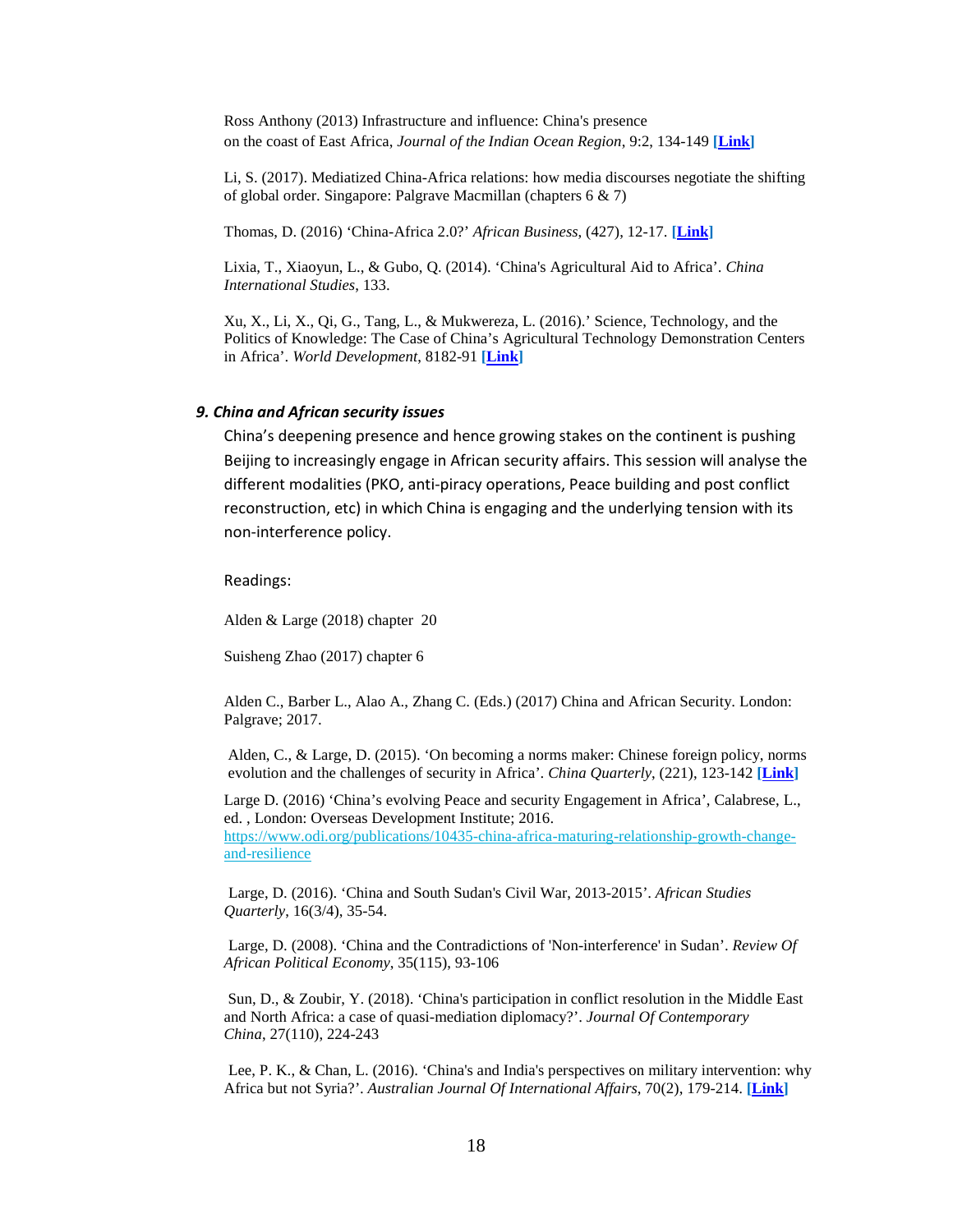Ian Taylor & Zhengyu Wu (2013) 'China's Arms Transfers to Africa and Political Violence', *Terrorism and Political Violence*, 25:3, 457-475 **[\[Link\]](http://ezlibproxy1.ntu.edu.sg/login?url=https://dx.doi.org/10.1080/09546553.2012.664588)**

Van Hoeymissen, Sara (2011) 'Regional Organizations in China's Security Strategy for Africa: The Sense of Supporting "African Solutions to African Problems",in: *Journal of Current Chinese Affairs*, 40:4; 91-118 **[\[Link\]](http://journals.sub.uni-hamburg.de/giga/jcca/article/view/481/479)**

Anthony, Ross and Sven Grimm (2013) 'Chinese engagement in African security pragmatism and shifts under the surface', CCS Policy Briefing **[\[Link\]](http://www.ccs.org.za/wp-content/uploads/2013/09/Security-policy-brief_RASG.pdf)** 

Wheeler, Thomas (2013) 'Peace through prevention: practical steps for deepening China-Africa security co-operation', Africa East Asian Affairs, 3; 62-82 **[\[Link\]](http://aeaa.journals.ac.za/pub/article/view/111)** 

#### *10. China's soft power in Africa*

In tandem with its economic penetration in Africa Beijing has been fostering its soft power on the continent, mostly through the strengthening of cultural, educational and media links with the region. In this class we will examine the various efforts in place, how they have progressed and to what extent these have been successful in promoting China's soft power on the continent and what benefits and challenges they represent for host countries.

Readings:

Suisheng Zhao (2017) chapter 3

Alden & Large (2018) chapter 4 & 5

Wasserman, H. (2018). 'China-Africa media relations: What we know so far'. *Global Media & China*, 3(2), 108

Eze, V. C., & Elegbe, O. (2018). 'Trends in Media Framing of China's Engagement in Africa and other Parts of the World'. *Journal Of Pan African Studies*, (2), 92.

Li, S. (2017). Mediatized China-Africa relations: how media discourses negotiate the shifting of global order. Singapore: Palgrave Macmillan (chapters 4, 5, 8, 9)

Batchelor K. (2017) *China-Africa Relations : Building Images Through Cultural Co-Operation, Media Representation, And Communication* [e-book]. Milton: Routledge; 2017.

Wu, Y. (2016). China's media and public diplomacy approach in Africa: illustrations from South Africa. *Chinese Journal Of Communication*, 9(1), 81. **[\[Link\]](http://ezlibproxy1.ntu.edu.sg/login?url=https://dx.doi.org/10.1080/17544750.2016.1139606)**

King, K. (2013). *China's Aid and Soft Power in Africa : The Case of Education & Training*. Woodbridge: Boydell & Brewer.

Shoko Yamada, P., & Niu, C. (2013). 'China's educational cooperation with Africa: toward new strategic partnerships'. *Asian Education And Development Studies*, (1), 31.

Gorfinkel, L., Joffe, S., Van Staden, C., & Wu, Y. (2014).' CCTV's global outreach: examining the audiences of China's 'new voice' on Africa'. *Media International Australia incorporating Culture and Polic*y, (151). 81 **[\[Link\]](http://search.ebscohost.com.ezlibproxy1.ntu.edu.sg/login.aspx?direct=true&db=ufh&AN=97081702&site=ehost-live)**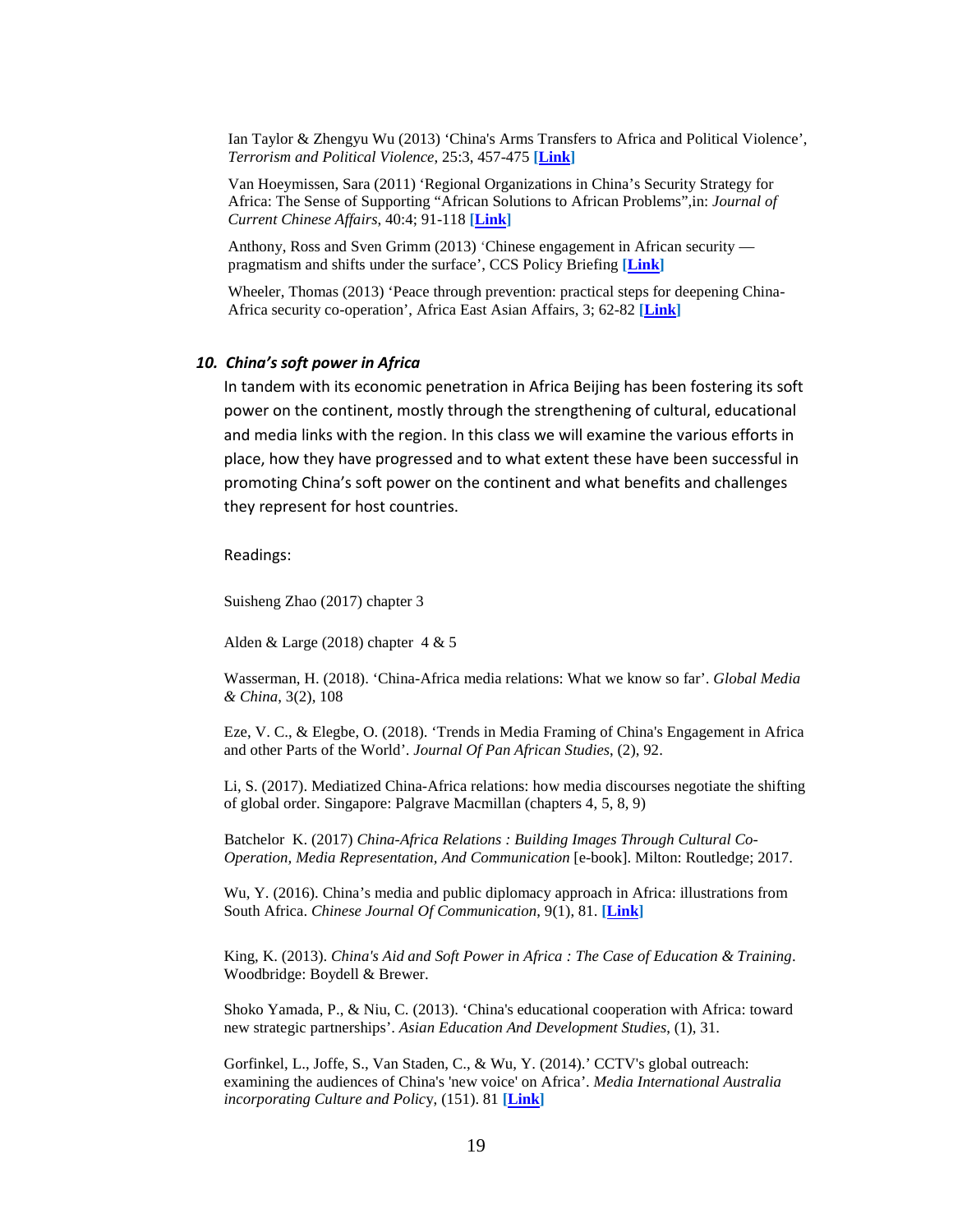Yuan, T. (2014). Diploma serves diplomacy: China's 'donor logic' in educational aid. *China: An International Journal*, 12(2), 87-109. **[\[Link\]](https://muse-jhu-edu.ezlibproxy1.ntu.edu.sg/article/553150)**

#### **III. China in Africa: assessing the overall impact**

#### *11. The impact of China in Africa's development*

This session will discuss the nature of China-Africa relations from a developmental perspective and debate advantages and limitations of China's development model as a blue print for the continent. This discussion will be framed by current debates in the field related to transferability of China's development model, neo-colonialism and dependency theory.

Readings:

Suisheng Zhao (2017) chapter 1

Alden & Large (2018) chapter 16, 17, 18

Carmody, P. (2017). 'The geopolitics and economics of BRICS' resource and market access in Southern Africa: Aiding development or creating dependency?'. *Journal Of Southern African Studies*, 43(5), 863-877

Maswana, J. (2015). 'Colonial patterns in the growing Africa and China interaction: dependency and trade intensity perspectives'. *Journal Of Pan African Studies*, (7), 95.

Munemo, J. (2013). 'Examining Imports of Capital Goods from China as a Channel for Technology Transfer and Growth in Sub-Saharan Africa'. *Journal Of African Business*, 14(1-3), 106-116.

Agbebi, M, & Virtanen, P (2017), 'Dependency Theory–A Conceptual Lens to Understand China's Presence in Africa?', *Forum For Development Studies*, 44, 3, p. 429-451

Kaplinsky, R. (2013), 'What Contribution Can China Make to Inclusive Growth in Sub-Saharan Africa?', *Development and Change*, 44: 1295–1316**[\[Link\]](http://ezlibproxy1.ntu.edu.sg/login?url=https://dx.doi.org/10.1111/dech.12059)**

Urbina Ferretjans, Marian (2013)' Social policy in the context of new global actors: How far is China's developmental model in Africa impacting traditional donors?' Global social policy 13:3, 261-279 **[\[Link\]](http://ezlibproxy1.ntu.edu.sg/login?url=https://dx.doi.org/10.1177/1468018113505021)**

Moyo, S. (2016). 'Perspectives on South-South relations: China's presence in Africa'. *Inter-Asia Cultural Studies*, 17(1), 58-67. **[\[Link\]](http://ezlibproxy1.ntu.edu.sg/login?url=https://dx.doi.org/10.1080/14649373.2016.1138615)**

Balasubramanyam, V. (2015). China and India's economic relations with African countries: neo-colonialism Eastern style?. *Journal Of Chinese Economic And Business Studies*, 13(1), 17-31. **[\[Link\]](http://ezlibproxy1.ntu.edu.sg/login?url=https://dx.doi.org/10.1080/14765284.2014.994844)**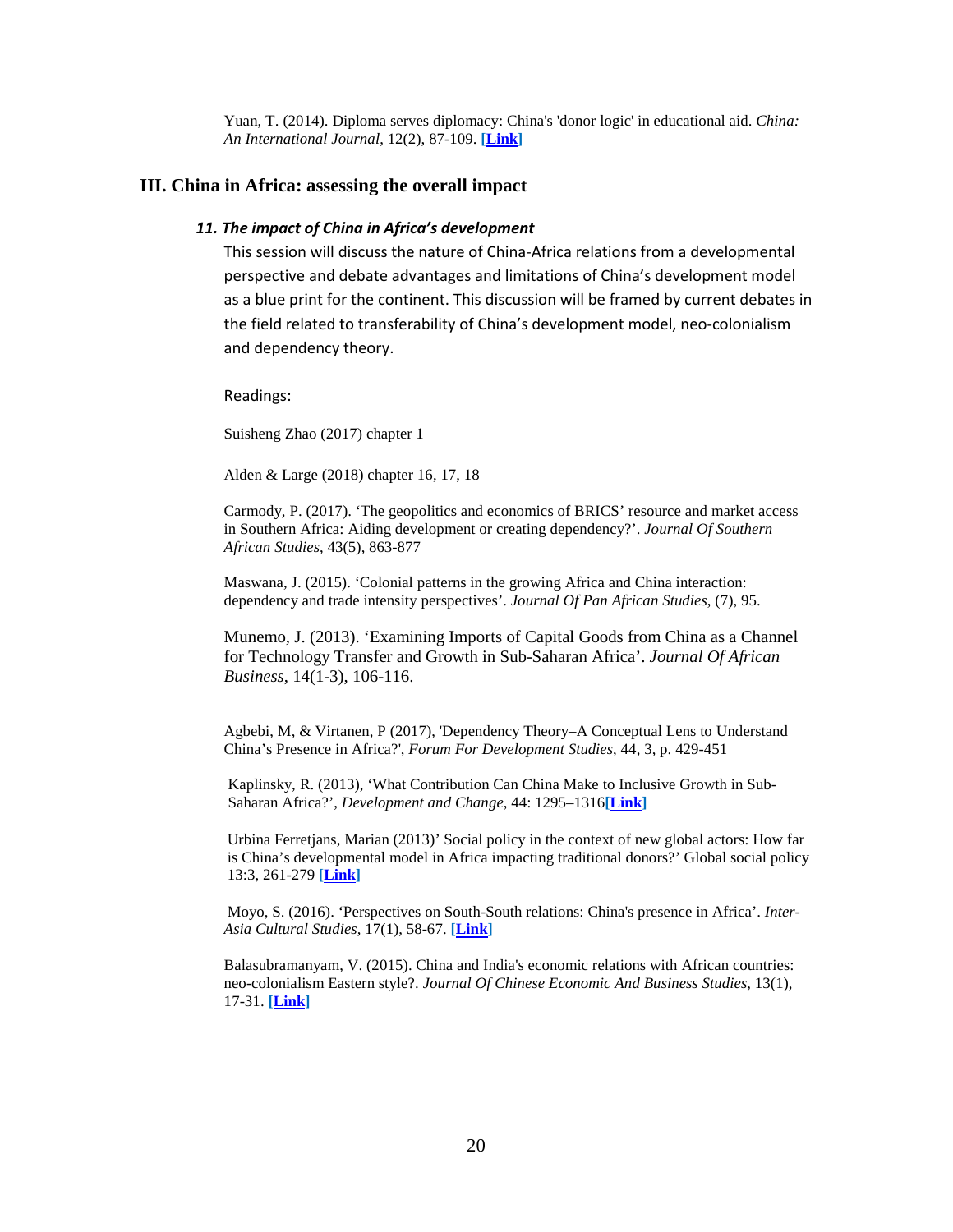#### *12. China's rise, African agency and the future of the continent*

In this class we will unpack in what ways China's rise in Africa is impacting the continent's interaction with other emerging and traditional powers framed by current debates on the extent of African agency in drafting their own destiny.

Readings:

Suisheng Zhao (2017) chapter 1

Alden & Large (2018) chapter 15 & 19

Mason, R. (2017). 'China's impact on the landscape of African International Relations: implications for dependency theory'. *Third World Quarterly*, 38(1), 84-96.

Hodzi, O. (2018). 'China and Africa: economic growth and a non-transformative political elite'. *Journal Of Contemporary African Studies*, 36(2), 191-206.

Matambo, E., & Mtshali, K. (2016). 'The Relevance of Emmanuel Hevi: China in Contemporary Sino-African Relations'. *Journal Of Pan African Studies*, 9(4), 219-237.

Kilama, E. G. (2016). 'Evidences on Donors Competition in Africa: Traditional Donors versus China'. *Journal Of International Development*, 28(4), 528-551. **[\[Link\]](http://ezlibproxy1.ntu.edu.sg/login?url=https://dx.doi.org/10.1002/jid.3198)**

Suisheng Zhao (2011) 'China's African Relations and the Balance with Western Powers', in Jing Men and Benjamin Barton (ed.s) *China and the European Union in Africa: Partners or Competitors?*, London: Hurst

Scarlett Cornelissen (2009) 'Awkward embraces: emerging and established powers and the shifting fortunes of Africa's international relations in the twenty-first century' *Politikon* 36: 1; 5-26 **[\[Link\]](http://ezlibproxy1.ntu.edu.sg/login?url=https://www.tandfonline.com/doi/abs/10.1080/02589340903155377#.Ux27fj_a6So)** 

M. Davies et al (2014) 'Changing China, Changing Africa: future contours of an emerging relationship', *Asian economic Policy Review*, 9: 180-197 **[\[Link\]](http://ezlibproxy1.ntu.edu.sg/login?url=https://dx.doi.org/10.1111/aepr.12059)**

Hackenesch, C. (2015). 'Not as bad as it seems: EU and US democracy promotion faces China in Africa'*. Democratization*, 22(3), 419-437. **[\[Link\]](http://ezlibproxy1.ntu.edu.sg/login?url=https://dx.doi.org/10.1080/13510347.2014.1002476)**

Diallo, O., & Tapsoba, S. J. (2016). 'Rising BRIC and Changes in Sub-Saharan Africa's Business Cycle Patterns'. *World Economy*, (2), 260. **[\[Link\]](http://ezlibproxy1.ntu.edu.sg/login?url=https://dx.doi.org/10.1111/twec.12273)**

#### *1- Conclusion and course revision (11 Nov)*

In this last session we will review and discuss issues covering the whole course and debate the future of China Africa relations.

Readings: Suisheng Zhao (2017) chapter 1

Alden & Large (2018) chapter 21